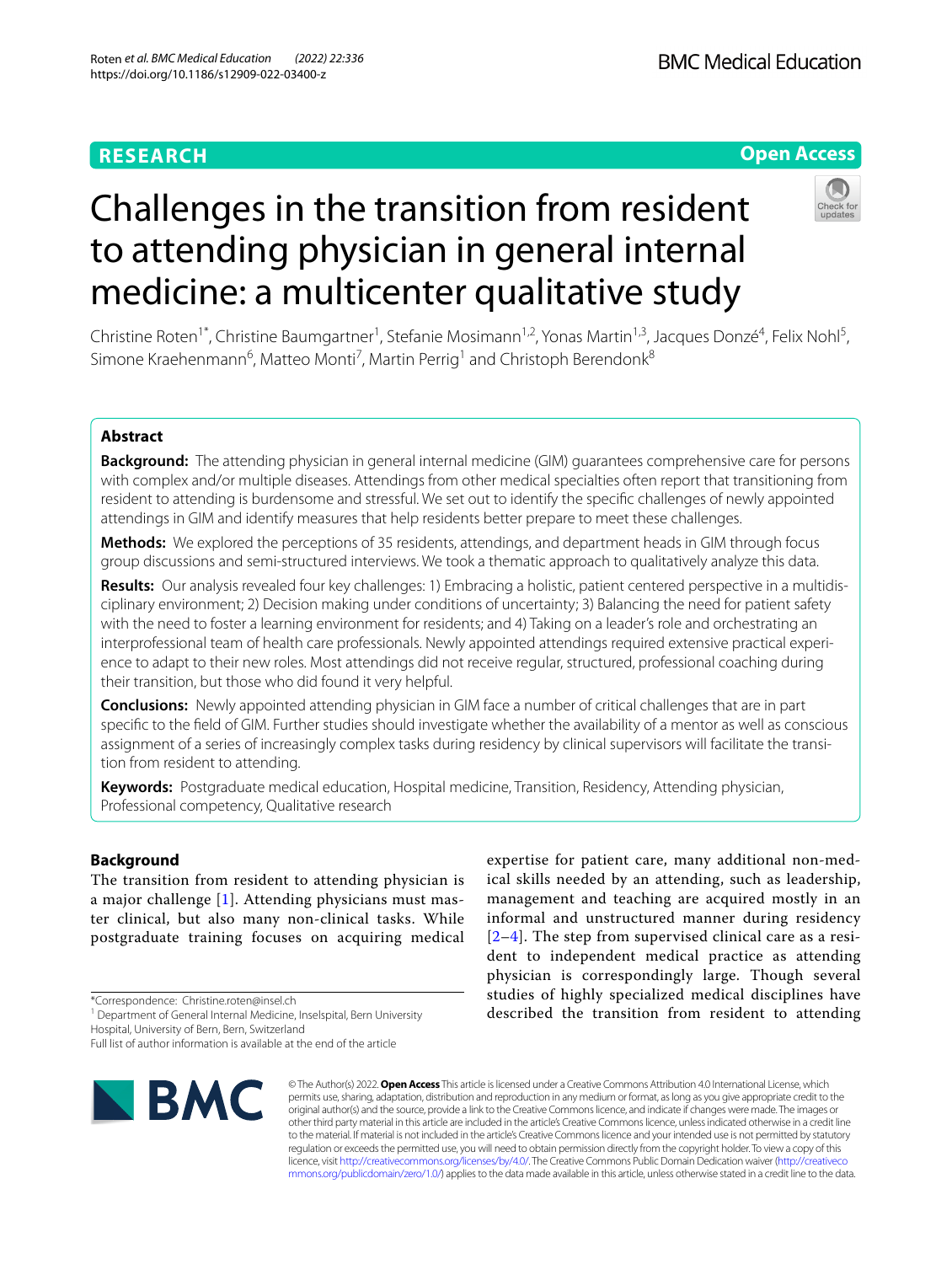[[5](#page-6-3)[–7](#page-6-4)], none has elucidated the specific challenges faced by general internal medicine (GIM) attending physicians.

The general internal medicine (GIM) specialty provides comprehensive, high-quality, cost-effective, integrated care for the growing number of mainly elderly patients who have unclear, complex, and/or co-morbid diseases  $[8-10]$  $[8-10]$  $[8-10]$ . As the number of elderly patients have increased, governments and health care systems have responded to overburdened hospitals by shifting less seriously ill patients from in- to outpatient treatment, shortening hospital stays, and reserving inpatient care for patients who need it most [\[11,](#page-6-7) [12\]](#page-6-8). The needs of these severely ill patients are addressed with the involvement of specialists who have highly specialized knowledge and skills to address specific patient problems. When care from specialists from many disciplines is fragmented and not properly coordinated, this raises costs, extends hospital stays, increases readmission rates, and increases the risk of contradictory treatments [[13](#page-6-9)[–16](#page-6-10)]. Therefore, specialist care for inpatients is often monitored and prioritized by attending physicians in GIM, who bear ultimate responsibility for the optimal care of multimorbid and complex patients. Thus attending physicians in GIM not only must dispose of extensive clinical expertise and knowledge, but also of sound non-clinical skills and experience to manage these patients with a diverse team of health care providers [[11\]](#page-6-7).

Newly appointed attendings consider themselves mostly well prepared for clinical tasks, but not for nonclinical tasks [\[17\]](#page-6-11). The challenge of mastering these non-clinical skills is regularly described as daunting [[17](#page-6-11), [18](#page-6-12)]. Studies that examined transition from resident to attending physician from a non-disciplinary perspective describe it as a longitudinal process which should be embedded in everyday clinical practice [[19](#page-6-13), [20\]](#page-6-14). By provision of meaningful learning opportunities physicians are allowed to adapt to the new responsibilities by developing new behaviors [[19\]](#page-6-13). This emphasizes the importance of adapting residency training to the requirements of the practice of attendings. The importance of facilitating the transition from resident to attending is even more important in times of physician shortage [\[21,](#page-6-15) [22](#page-6-16)]. In filling the vacancies, it is not uncommon for advanced residents who have not yet completed their training to be promoted to attending physicians.

Therefore, we designed a qualitative study to identify barriers faced by newly appointed attendings particularly in GIM and facilitators of a successful transition from resident to attending physician.

## **Methods**

## **Study design**

Our qualitative exploratory study proceeded from a social-constructivist perspective and explored participants' views of the challenges and difficulties faced by new attending physicians in GIM and of potential facilitators to meet these challenges. We collected data in focus group (FG) discussions with residents and attending physicians and conducted individual semi-structured interviews with department heads.

Based on our research questions and a preliminary literature search on medical education, learning in the workplace, and transition, we drafted a preliminary question flow and guide for our semi-structured interviews. We adapted the wording of some questions after piloting the guide in a 'think aloud' session with residents and attendings at the GIM department of the University of Bern. Participants in the 'think aloud' did not participate in the subsequent course of the study. The questions used in the FG discussions and the interview guide for the semistructured interviews are reproduced in Appendix [A.](#page-5-0)

#### **Setting and participants**

The study was conducted in Switzerland, where doctors must train for fve years to earn a specialist degree in GIM. Training includes three years of basic education in GIM and two years of advanced training in GIM or another subspecialty [[23](#page-6-17)]. Residents are eligible for board certifcation if they acquire the required competencies, which are based on comprehensive learning objectives created by the Swiss Society of General Internal Medicine (SSGIM).

Physicians from GIM departments of 12 hospitals (two University and ten afliated teaching hospitals) participated in the study. We purposely selected these departments to refect the distribution of large and small hospitals across both the German- and French-speaking regions of Switzerland. We intended to account for differences in training and working contexts and to capture cultural and language diferences. Participating hospitals gave us leads on potential participants, who we then contacted. After following up on those leads, we enrolled 35 clinicians in the study. Of these, 16 were attendings, 14 were residents, and fve were department heads. We deliberately chose the three groups of participants to capture their particular perspective in relation to the research questions and to complement each other. We conducted seven FG discussions (two German and one French resident group; two German, one French and one bilingual attending group) moderated by a member of the research team. Residents and attendings were not mixed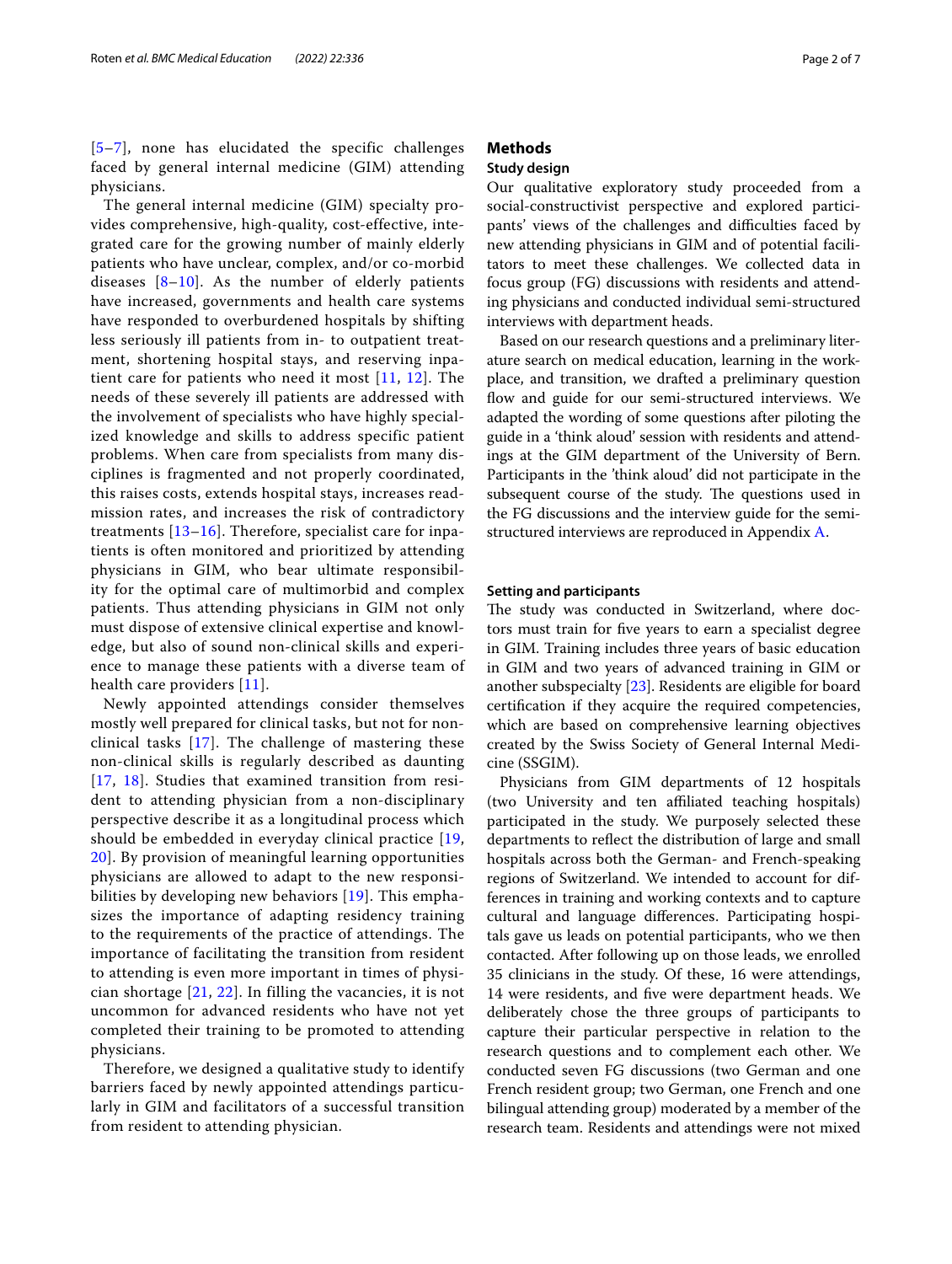in the FG discussions. A second research team member helped moderate the session and took notes. FGs comprised three to six participants and lasted between 60 and 90 min. For logistical and feasibility reasons the fve department heads participated in individual semi-structured interviews.

This study was performed in accordance with the ethical standards as stated in the Declaration of Helsinki. All participants provided informed consent. Under institutional regulations, our study was deemed exempted from formal ethical approval.

#### **Data analysis**

FG discussions and interviews were audiotaped and transcribed and we thematically analyzed the transcripts [[24\]](#page-6-18). All six members of the core research team iteratively analyzed data from the FGs and interviews. The data collection was staggered. FGs and interviews were analyzed immediately after their collection. We continued data collection until no further new fndings were identifed (saturation). After each research team member independently read the transcripts, the group assembled to compare notes and analyze the themes. We took both a deductive and inductive analytical approach. For the deductive approach, we adopted a predetermined set of topics from existing competency frameworks like CanMEDS i.e. *medical expert, teacher and manager* and then applied it to the data  $[25]$ . The data clustered around the deductive topics were then analyzed in an inductive approach for emerging themes through a cycle of readings and discussion. For this inductive approach, we used situated learning theory as the sensitizing concept [\[26\]](#page-6-20). Situated learning theory proposes that learning takes place through social interaction and connecting prior knowledge with authentic activity. As transition is described as a longitudinal process that is embedded in everyday clinical practice, situated learning theory is particularly well suited for analyzing and describing the process of transition in more detail [[27\]](#page-6-21). We continued the cycle of reading and meeting, discussing the data until we could tell a coherent story about participants' perceptions of the challenges faced by residents transitioning to attending physicians in GIM.

#### **Results**

Most participants began by mentioning the overriding importance of sound medical knowledge and clinical skills, akin to the description of the *medical expert* role in CanMEDS. This was their decisive criterion for judging the competency of an attending physician in GIM. However, participants diferently described the specifc knowledge and skills required to best fll this role of attending. Their emphasis and focus varied widely, depending on hospital type and its care mandate. They also described additional non-medical expertise and skills. *teacher* and *manager*, which gave us a more complete picture of necessary competencies. There was substantial overlap between these additional skills and the skills participants thought were most challenging for newly appointed attendings in GIM to acquire. We identifed main themes, with themes 1 and 2 relating to the role of *medical expert*, theme 3 relating to *teacher*, and theme 4 relating to *manager*: 1) Embracing a holistic, patient centered perspective in a multidisciplinary environment; 2) Decision making under conditions of uncertainty; 3) Balancing the need for patient safety with the need to foster a learning environment for residents; and 4) Taking on a leader's role and orchestrating an interprofessional team of health care professionals.

## **Embracing a holistic, patient centered perspective by balancing the opinions of diferent medical specialists and integrating them into a larger whole**

The GIM attending is tasked with guiding diagnostic and therapeutic management of often multimorbid patients. To accomplish this task attendings must take the suggestions, opinions, and interests of various experts and specialists into account, set priorities and balance them, while always considering the patient's concerns and goals.

*"Tere are recommendations from consultants from other (sub-) specialties… In addition to the patient's request, relatives can also have an opinion or an agenda. And there is an extreme range of examinations, therapies... Who prioritizes that? Or who makes sure that [the patient] gets exactly as much medicine as needed, so that their quality of life improves, but without giving them too much medicine." (Head of Department 2)*

If attendings are to succeed in GIM, they need broad medical knowledge and should be familiar with current guidelines. Without this knowledge, they cannot rank, prioritize, or argue for or against the suggestions specialists make.

*"And you also need to have broad, sound knowledge to be able to argue [with consultants from other (sub-) specialties]." (Attending 2, focus group 5)*

Key challenges of newly appointed attendings who have to work across disciplines included balancing and integrating the opinions and interests of diferent stakeholders.

*"Knowing how to integrate all this information […] to be able to balance everyone's opinions […] for the good of the patient, I think that would really*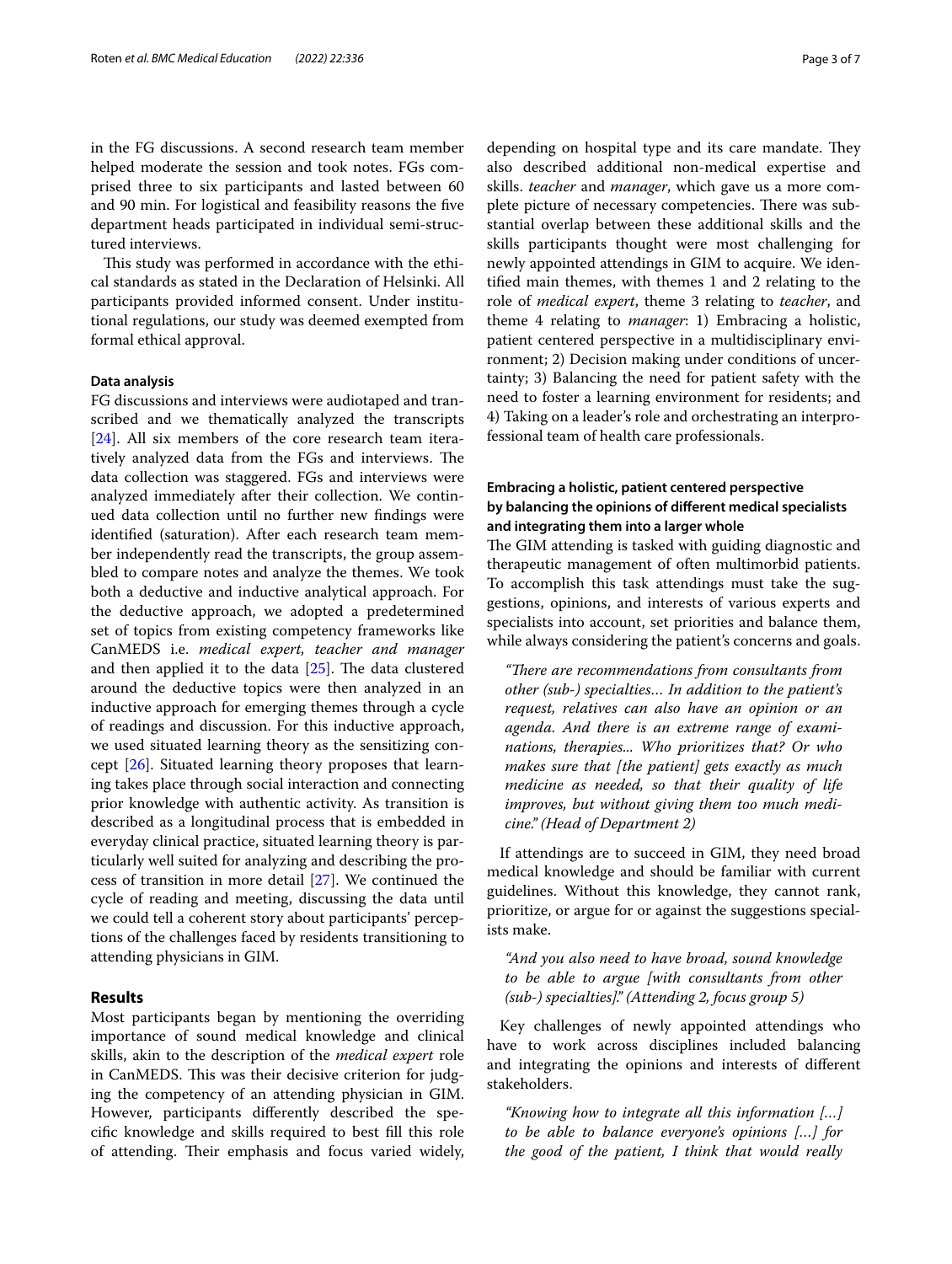*be something that I would like to develop [more]." (Attending 4, focus group 2)*

## **Decision making and taking ultimate responsibility in conditions of uncertainty**

Newly appointed attendings feel that being pressured to make decisions and assuming ultimate responsibility under conditions of uncertainty disrupts their work. There are often no straightforward answers to the complex problems posed by treating typical multimorbid patients hospitalized in GIM. The problem is compounded when guidelines and specialists' suggestions neglect the needs of individual patients or contradict their wishes.

*"Te diference between... [the GIM attending] and specialists is that the [GIM attending] has to endure*  uncertainty. The specialists cannot stand uncertainty. They continue looking to no end." (Head of *Department 1)*

During residency, trainees follow their supervising (attending) physician's instructions. Although they learn to discuss a patient's problems with specialists, their role in decision making is more passive.

*"And, as a resident [when you didn't know what to do], you simply asked [your attending] and waited for the answer." (Attending 6, focus group 6)*

Newly appointed attendings must make decisions and assume responsibility, which helps them learn and embrace their new role. They benefit from discussing difficult cases and situations with experienced peers. These conversations foster their ability to make decisions under uncertain conditions and to trust their own judgment.

*"But that certainly made me grow, that the responsibility was also transferred. Of course, you always get help from your colleagues and ask if you made the right decision or not." (Attending 7, focus group 6)*

A small minority of attending physicians struggle with making decisions and assuming responsibility. Even though their colleagues usually think them being knowledgeable, they labor under the burden of their own high expectations. The need for self-efficacy is most obvious when it is absent.

"These [attendings] were from a medical expert per*spective... absolutely up to date. But somehow …they simply did not have enough confdence themselves [in their own competence]. » (Head of department 2)*

Residents are put in a difficult position by attendings who are troubled by uncertainty and the burden of responsibility for their decisions, especially when attendings change their minds repeatedly or postpone decisions.

*"What I hated were attendings who did not have a clear vision [about patient care], but who changed their mind each time." (Resident 2, focus group 3)*

## **Finding a balance between guaranteeing patient safety and creating a learning environment for residents**

Responsibility for patient safety is closely associated with supervising residents. The attending must have an overview of patient care to guarantee safe and good practice, but must balance this carefully with their residents' need for enough autonomy to encourage professional development.

*"… supervision is…, on the one hand, allowing the resident to develop, but on the other hand, having*  sufficient control over patient care." (Attending 4, *focus group 7)*

Newly appointed attendings often tilt the balance toward patient safety and are reluctant to delegate to and trust in the residents' abilities.

*"Tis [trusting in residents] is also extremely hard for me. Because you still have the feeling that, when I do it myself, then I know that it's done." (Attending 1, focusgroup 5)*

As they gain experience, attendings can increasingly grant their residents autonomy by letting them learn by experience and helping them thrive by creating a learning environment.

*"It was to fnd the right balance between the right degree of supervision, to be close enough to the resident and direct patient care,… but at the same time let them [the residents] a little autonomy, a little air to breathe... " (Attending 3, focus group 2)*

When an attending offers more autonomy to residents who are ready for it, it helps the residents to become more competent.

"The attending who was able to step back... I appre*ciate extremely…. for example, that they could say, 'I would probably have done it diferently now, but it still works.'" (Resident 5, focus group 4)*

Attendings may not feel adequately prepared to assume the demanding role of a teacher who takes responsibility for their residents' development.

*"… you are a teacher. You should teach, you should be strong in communication. You should be able to*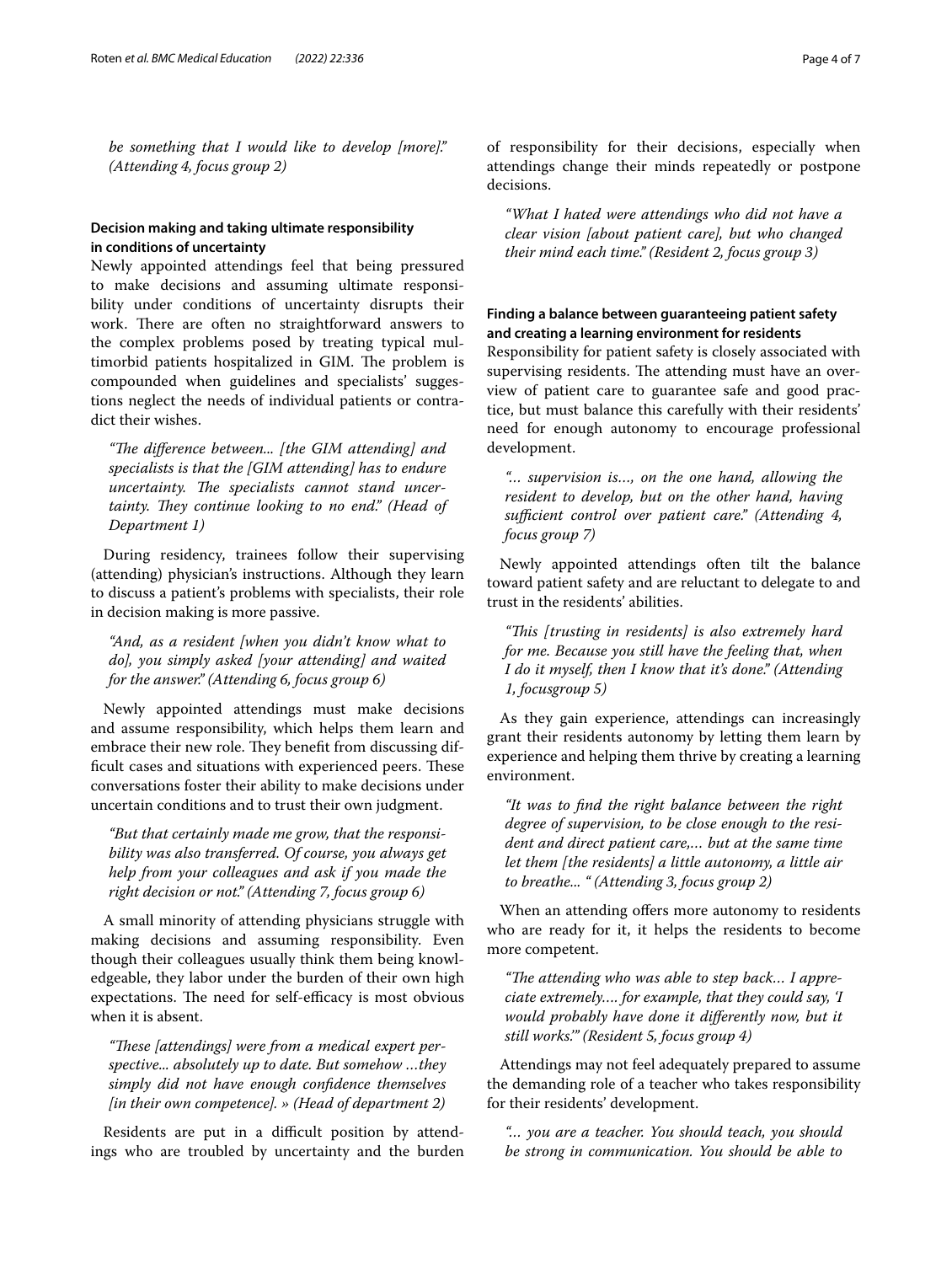*give constructive feedback. And you just ask yourself, where should I have learned this? It was never taught in medical school." (Attending 6, focus group 6)*

## **Taking on a leader's role and orchestrating an interprofessional team of health care professionals**

To manage hospitalized multimorbid patients, an attending must solicit the input of many diferent health care professionals. The attending must lead and manage an interprofessional team of medical specialists, residents, students, nurses, physical therapists, psychotherapists, nutritionists, and social service workers. The attending directly supervises residents, but other team members may operate in adjacent hierarchies. To orchestrate the interests and needs of the various experts involved in heterogeneous teams, the attending must develop skills in negotiation and diplomacy.

*"The position of the attending is a classic sandwich, where you are, so to speak, sandwiched between the head of department, the patient, the resident, the nursing staf and the consultants from other specialties." (Head of Department 2)*

The attending who leads the team also becomes its main troubleshooter. It is the attending's job to solve a broad spectrum of problems, including resolving disagreements between the ward's staf and the patients or organizational tasks.

*"… suddenly you are responsible for everything. So the nursing staf has a dispute with the patient or the resident and then the attending has to sort it out. Simply, all things that don't work, including organizational matters, ultimately come to the attending." (Attending 3, focus group 6)*

## **Discussion**

Our results highlight four key themes that newly appointed attending physicians in GIM most often struggle with: 1) Embracing a holistic perspective in a multidisciplinary environment; 2) Decision making under conditions of uncertainty; 3) Balancing the need for patient safety with the need to foster a learning environment for residents; and 4) Taking on a leader's role and orchestrating an interprofessional team of health care professionals.

The challenges we identified in the transition from resident to newly appointed attending suggest that achieving competence is best understood as a process [[28](#page-6-22)] that ideally begins in residency. In line with fndings of other transition studies, we found that the attendings in GIM are challenged by their new responsibilities as a team leader and teacher  $[17, 18]$  $[17, 18]$  $[17, 18]$ . The issue in relation to the role of teacher and leader are specifc to GIM and are closely intertwined with the multidisciplinary environment (theme 1). Attendings in GIM must do more than master clearly defned tasks. While many medical disciplines focus on diagnosing the cause of a clearly defned problem and providing appropriate treatment, GIM poses an additional challenge, best shown by a typical case: *an older, multimorbid patient with asthenia is moderately enthusiastic about the therapy for his chronic diseases, but the conduct of his relatives imply that the patient has not been receiving the best medical care lately. Tis patient was just diagnosed with a new malignant tumor and the treatment prospects are uncertain. The consulting oncologist has told the patient that he might be eligible for inclusion in a clinical trial.* The attending physician in GIM is embedded in a complex system [[29–](#page-6-23)[31](#page-6-24)] of interacting elements. The *patient's preferences* is only one element, the *relatives* another, the multiple *diagnoses* yet another, and so on. To make a full inquiry within such a system and to coordinate the team in the treatment of the patients, the GIM attending must be able to recognize all the individual elements and also take a systemic view  $[32]$ . The particular challenge is that the newly appointed attending has to learn how to lead a large number of diferent teams which are characterized by their diverse and constantly changing compositions (theme 4). Even apparently identical situations with comparable elements (patient, new malignant tumor, consulting oncologist, relatives, etc.) will difer because relationships between the elements difer. It is in the nature of such complex systems that decisions must often be taken in the context of uncertainty (theme 2). Taking decisions and bearing the ultimate responsibility in such a situation is already a big challenge for the newly appointed attending. Attendings though not only have the responsibility to make the right medical decisions but also share the responsibility for the learning progress of their residents. Newly appointed attendings are both stressed and distressed when faced with the need to integrate residents in patient care in a purposeful way, so that they are optimally supported in their competence development, while at the same time not threatening patient safety (theme 3). The teacher role in GIM is thus quite different from the teacher role in other medical specialties. It is one thing to supervise a resident in clearly defned tasks such as technical procedures where the conditions can be defned and controlled. It is quite another to provide the right amount of supervision in a dynamically interacting multidimensional environment such as the care of multimorbid patients. Attending physicians in GIM must learn how to navigate in this complex, multidimensional environment.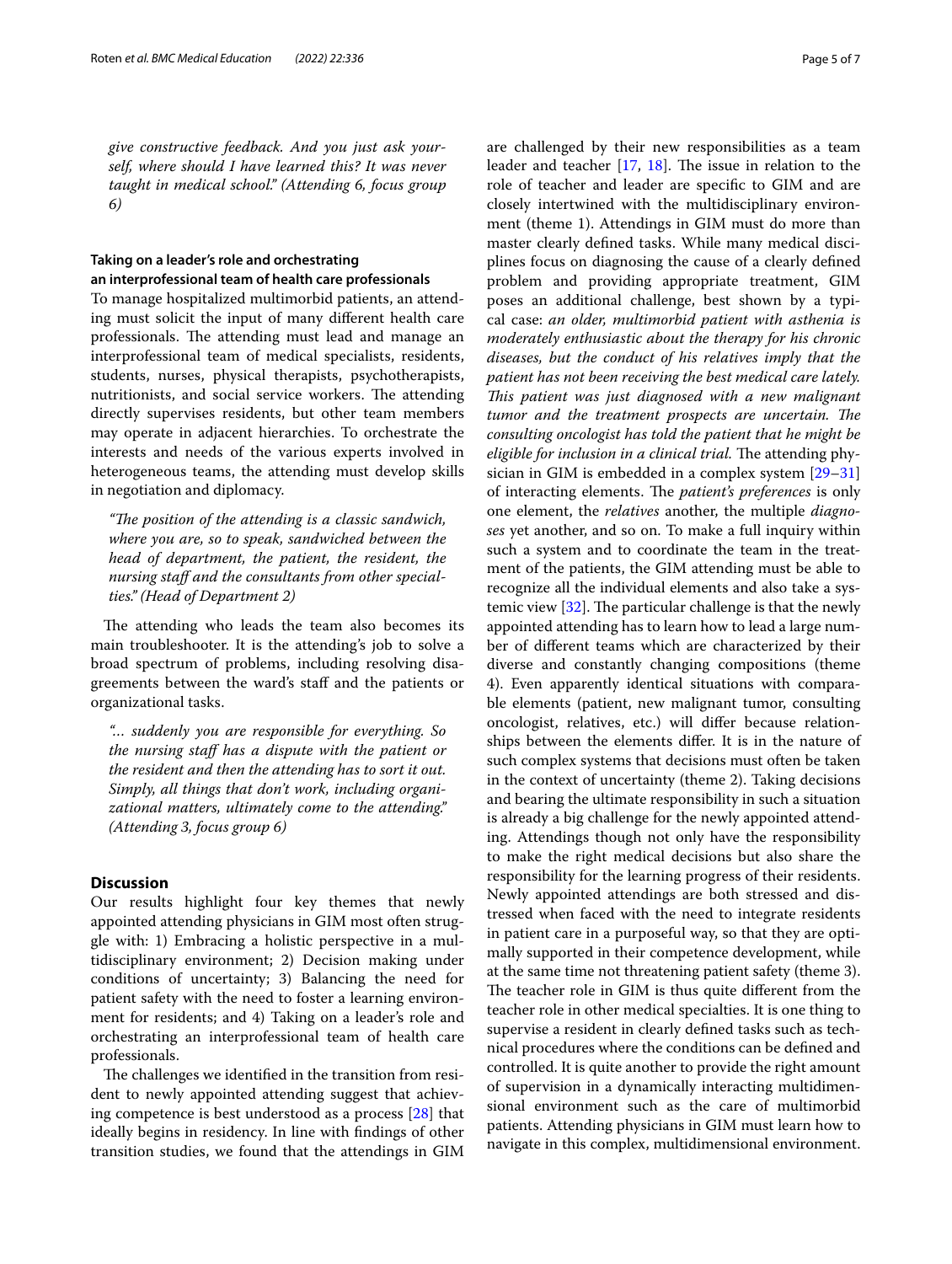In order to better understand how to support the transition from resident to attending, we further evaluated our fndings by examining them through the lens of situated learning theory.

In situated learning theory, the resident is framed as a member of the physician team that 'co-participates' in and learns from daily clinical activities [[22](#page-6-16)]. Residents and attendings function within social structures (communities of practice) embedded in power relations. When leading a team and taking decisions about patient care, attendings determine whether a resident's peripheral participation is an 'empowering' or 'disempowering' experience  $[27]$  $[27]$ . The residents may or may not be given more responsibility and higher stakes tasks that teach them to make decisions in uncertain conditions. Encouragement to perform actively and constructive feedback given by attendings could support the residents in their transition to a more central role, taking comprehensive clinical responsibility. Competence and self-confdence can be safely gained if the resident's clinical supervisor closely monitors the resident's development and purposefully delegates tailored assigned tasks appropriate to the resident's level of training. Such an approach to training would imply that learning is not merely a by-product of work (in the context of legitimate peripheral participation), but also includes learning opportunities that are deliberately directed. This process would be akin to the notion of 'guided participation' where tasks or activities are intentionally selected by supervisors to facilitate learning [[33\]](#page-6-26).

Our study results indicate that the learning environment is key for residents to develop decision-making skills and to learn navigate in a multidimensional, complex environment. Provision of such a learn-stimulating environment is—at the same time—also a major challenge for newly appointed attendings as they have to balance it with patient safety issues. New attendings would beneft from a designated mentor who provides advice and support at regular intervals, helping them mature in their new role [\[34\]](#page-6-27). Such measures to facilitate transition are all the more important in times of physician shortage when advanced residents who have not yet completed their training are promoted to attending physicians.

Our study has certain limitations. Postgraduate training shapes the attendings' perceptions of their transition from resident [[35\]](#page-6-28), so our results may not be generalizable beyond Switzerland because specialist training in GIM and the exact duties of an attending physician difer across countries and diferent health care systems. Our study, however, is embedded within a clearly defned conceptual framework and thus our fndings have sound theoretical explanation and seem to be fundamental, rather than representing a specifc local phenomenon.

### **Conclusions**

Attending physicians in GIM face a number of challenges when newly appointed to this position. Major challenges include decision making under uncertainty in a multidisciplinary setting, the task of balancing the need for patient safety with the need to foster a learning environment for residents, and orchestrating an interprofessional team. Transition from resident to attending is best seen as a longitudinal process. If residents are to successfully transition to attending physicians, they should not simply be expected to learn by experience. Instead, their clinical supervisor should consciously assign them a series of increasingly complex tasks to develop their decision making profciency and self-confdence, and each resident should be assigned a mentor who provides regular advice and support.

#### **Abbreviations**

FG: Focus group; GIM: General Internal Medicine; SSGIM: Swiss Society of General Internal Medicine.

#### **Supplementary Information**

The online version contains supplementary material available at [https://doi.](https://doi.org/10.1186/s12909-022-03400-z) [org/10.1186/s12909-022-03400-z.](https://doi.org/10.1186/s12909-022-03400-z)

<span id="page-5-0"></span>**Additional fle 1.**

#### **Acknowledgements**

The authors thank Dr. Kali Tal for her editorial suggestions.

#### **Authors' contributions**

All authors edited, reviewed and approved the fnal manuscript. Christine Roten, Martin Perrig, Christine Baumgartner, Christoph Berendonk developed the concept. Christine Roten, Christine Baumgartner, Stefanie Mosimann, Yonas Martin, Christoph Berendonk conducted the focus group discussions and the semistructured interviews. Christine Roten, Christine Baumgartner, Stefanie Mosimann, Yonas Martin, Martin Perrig, Christoph Berendonk analysed the data. Christine Roten, Stefanie Mosimann wrote the frst draft and Christoph Berendonk developed subsequent drafts. Jacques Donzé, Felix Nohl, Simone Kraehenmann, Matteo Monti recruited participants. All authors edited, reviewed and approved the fnal manuscript.

#### **Funding**

This study was funded by a Grant of the SSGIM (Swiss Society of General Internal Medicine).

#### **Availability of data and materials**

Datasets analysed during this study are available from the corresponding author on reasonable request.

#### **Declarations**

#### **Ethics approval and consent to participate**

Participation in the study was voluntary and participants could discontinue the study at any time. All participants signed an informed consent form. Confdentiality of data was maintained; data were only discussed within the research team.

The study is deemed exempt from ethical approval based on the national legislation "Bundesgesetz über die Forschung am Menschen", Art.2, Abs.1[\(https://](https://www.admin.ch/opc/de/classified-compilation/20061313/index.html) [www.admin.ch/opc/de/classifed-compilation/20061313/index.html\)](https://www.admin.ch/opc/de/classified-compilation/20061313/index.html), as no patient data was involved.